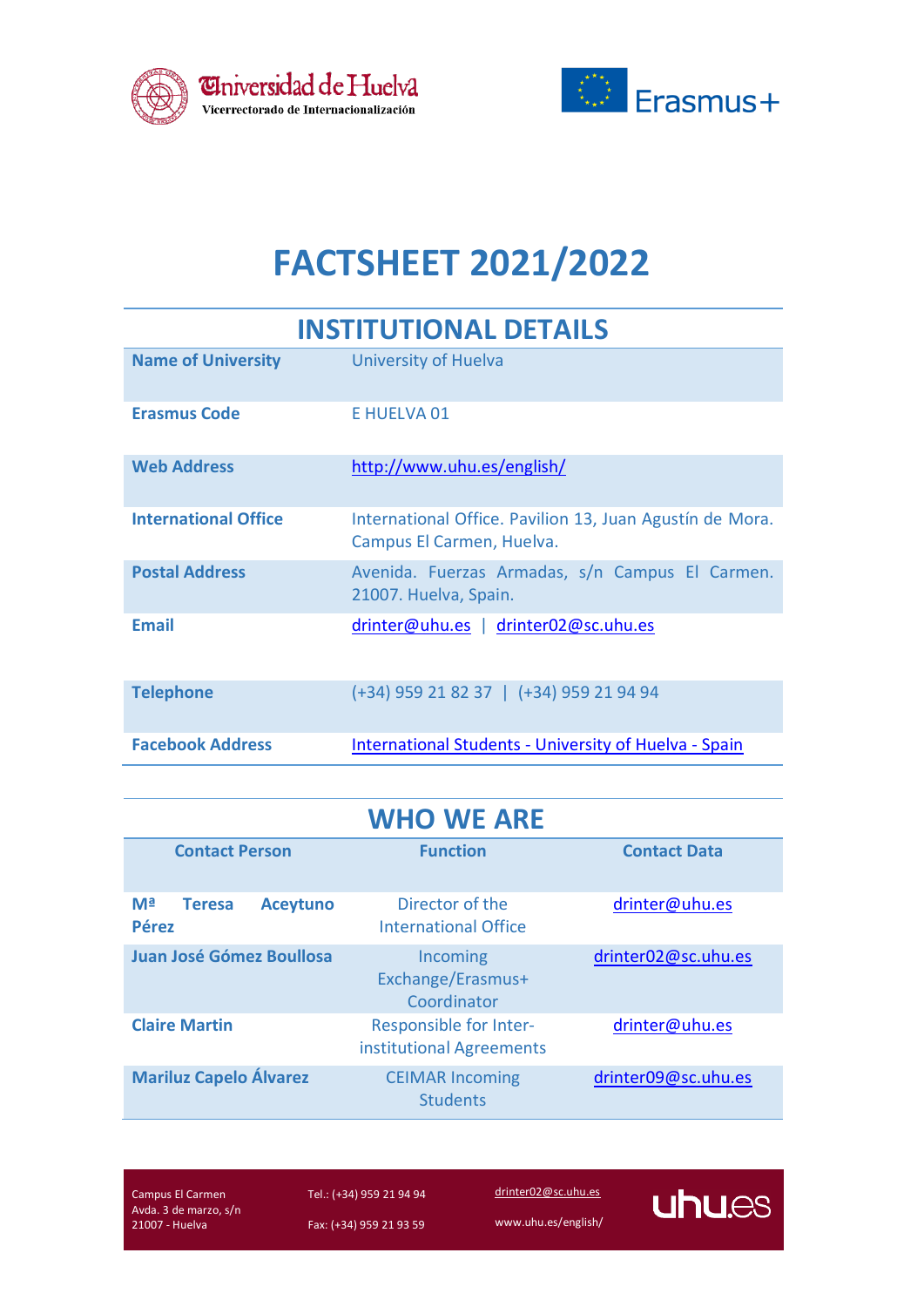



| <b>Raquel Pérez Cuadrado</b>                            | Internships                                        | drinter05@sc.uhu.es                                |
|---------------------------------------------------------|----------------------------------------------------|----------------------------------------------------|
|                                                         |                                                    |                                                    |
|                                                         |                                                    |                                                    |
|                                                         | <b>CALENDAR</b>                                    |                                                    |
|                                                         | <b>Fall 2021</b>                                   | <b>Spring 2022</b>                                 |
|                                                         | (September-February)                               | (February-June)                                    |
| <b>Nomination Deadline</b>                              | June 15 <sup>th</sup> , 2021                       | November 15 <sup>th</sup> , 2021                   |
| <b>Application Deadline</b>                             | July 1st, 2021                                     | November 30 <sup>th</sup> , 2021                   |
| <b>Welcome Week *</b>                                   | September $20^{th}$ – $24^{th}$ ,<br>2021          | February 7 <sup>th</sup> - 11 <sup>th</sup> , 2022 |
| <b>Summer School</b>                                    | June 28 <sup>th</sup> - July 16 <sup>th</sup>      |                                                    |
| <b>Spanish</b><br><b>intensive</b><br>language course * | August $30th$ – September<br>24 <sup>th</sup> 2021 |                                                    |
| <b>Beginning of Classes *</b>                           | September 27 <sup>th</sup> , 2021                  | February 14th, 2022                                |
| <b>End of Exams *</b>                                   | February 11 <sup>th</sup> , 2022                   | July 1st, 2022                                     |

\*Dates to be confirmed.

For further information, please check:

General Calendar

<http://www.uhu.es/estudios/calendario/calendario.htm>

## **NOMINATION / APPLICATION PROCEDURES**

| <b>Complete Application</b>   | For further information, please check the following link: |
|-------------------------------|-----------------------------------------------------------|
| <b>Instructions</b>           | http://www.uhu.es/english/                                |
| <b>Nomination/Application</b> | 1. Nomination email from the partner institution          |
| <b>Overview</b>               | including the following student info:                     |
|                               | " Full name, email, field of study, length of             |

Campus El Carmen Avda. 3 de marzo, s/n 21007 - Huelva

Tel.: (+34) 959 21 94 94 Fax: (+34) 959 21 93 59

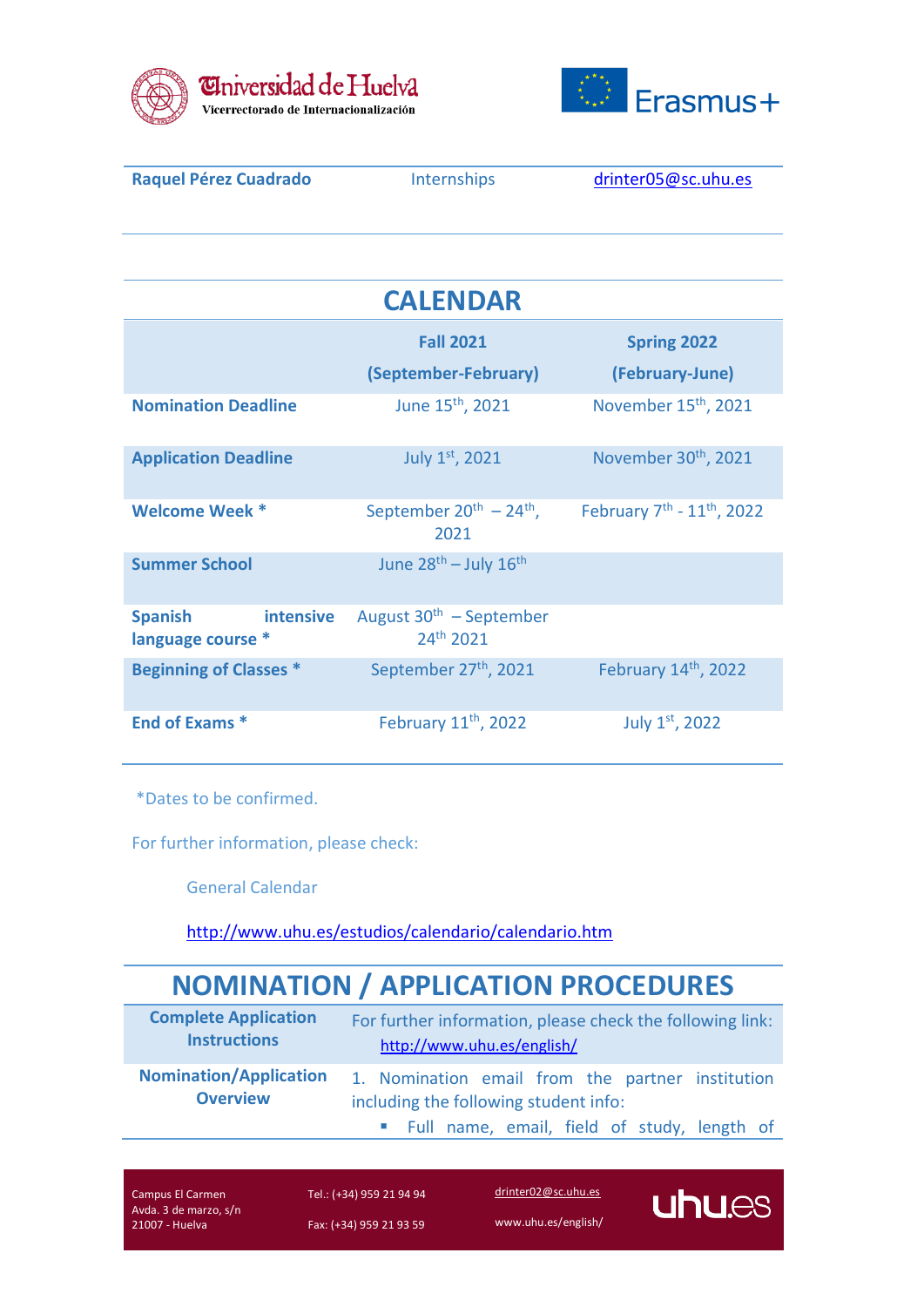



|                                         | exchange (1 Semester or Full Year)                                                                                                                         |
|-----------------------------------------|------------------------------------------------------------------------------------------------------------------------------------------------------------|
|                                         | 2. Confirmation of Acceptance from UHU. Welcome                                                                                                            |
|                                         | information package sent by email.                                                                                                                         |
|                                         | 3. Students will have to complete a Pre-Register form in<br>our mobility programme UMOVE.                                                                  |
|                                         | 4. All documents will be done through UMOVE (letters<br>of Acceptance, Learning Agreements, etc.).                                                         |
| <b>Documents required on</b><br>arrival | <b>Official ID/Passport</b><br>п                                                                                                                           |
|                                         | Medical insurance (or European Health Card)<br>п<br>covering the whole period of the student stay.                                                         |
| <b>Language Assessment</b>              | We do not ask for language certifications as a<br>prerequisite, but we do recommend a Spanish/English<br>B2 command for a successful academic achievement. |

### **ACADEMIC INFORMATION**

| Compus El Cormon                          | drinter02@sc.uhu.es<br>$T_0$ $(1.24)$ $050$ $21$ $04$ $04$<br>ш                                                                                       |
|-------------------------------------------|-------------------------------------------------------------------------------------------------------------------------------------------------------|
|                                           | Minimum: there is no minimum, although you should check the                                                                                           |
| <b>Course Load per</b><br><b>Semester</b> | Maximum: 30 credits (+6 credits of Spanish Course)                                                                                                    |
|                                           | http://www.uhu.es/igoox/cuadro cursos.php?gcurso=188                                                                                                  |
|                                           | level worth 6 ECTS. For more information about language courses,<br>please check the following link:                                                  |
|                                           | During the regular academic year, there are courses from A1 to C1                                                                                     |
|                                           | August 30 <sup>th</sup> -                                                                                                                             |
|                                           | September intensive course. September. 3 weeks<br>÷                                                                                                   |
|                                           | June $28^{th}$ – July $16^{th}$                                                                                                                       |
|                                           | Summer School. July. 3 weeks<br>$\equiv$                                                                                                              |
|                                           | <b>Spanish Language Courses:</b>                                                                                                                      |
|                                           | http://www.uhu.es/english/docs/academicinfo/DELEX.pdf                                                                                                 |
|                                           | If you study in English, please check:                                                                                                                |
|                                           | http://www.uhu.es/english/docs/academicinfo/Grados.pdf                                                                                                |
|                                           | If you study in Spanish, please check:                                                                                                                |
| <b>Courses Offered</b>                    | You can select any course from any year and degree both in<br>English and/or Spanish. Select only courses of your semester: C1<br>or C <sub>2</sub> . |
|                                           |                                                                                                                                                       |

Campus El Carmen Avda. 3 de marzo, s/n 21007 - Huelva

Tel.: (+34) 959 21 94 94 Fax: (+34) 959 21 93 59

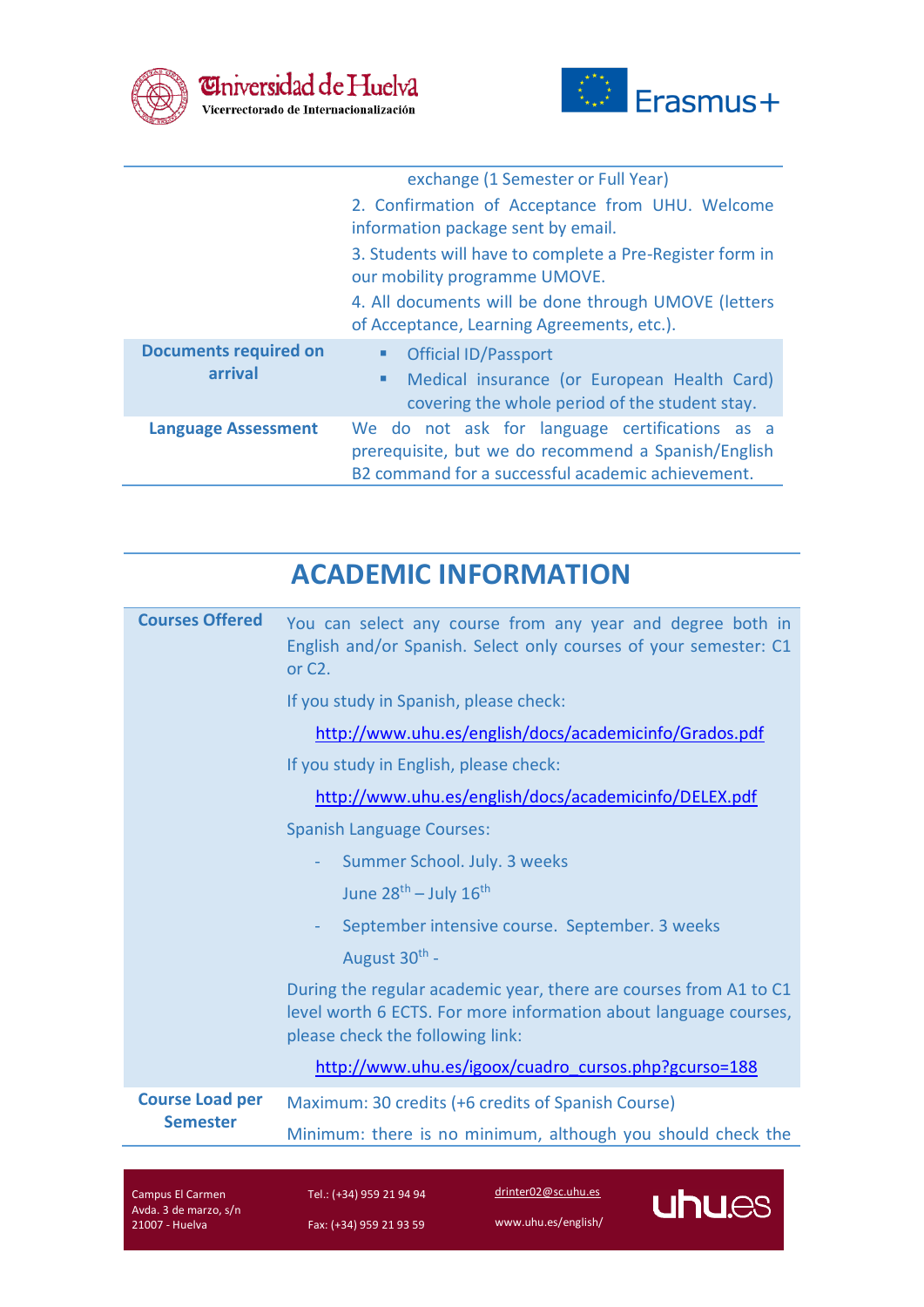



#### minimum required in your home University.

| Language of<br><b>Instruction</b>                                                     | English/Italian/French and/or Spanish.                                                                                         |
|---------------------------------------------------------------------------------------|--------------------------------------------------------------------------------------------------------------------------------|
| <b>Timetables and</b><br>subjects                                                     | http://uhu.es/english/academic-info/                                                                                           |
| <b>Does our library</b><br>contain books in<br><b>English and other</b><br>languages? | Yes, of course. You can search the catalogue online at:<br>http://columbus.uhu.es<br>Library website:<br>www.uhu.es/biblioteca |

#### **OTHER INFORMATION**

| <b>Obtaining Spanish</b><br><b>Student VISA</b> | Contact drinter02@sc.uhu.es<br>More information:<br>http://www.educacionyfp.gob.es/china/estudiar/en-<br>espana.html                                                             |
|-------------------------------------------------|----------------------------------------------------------------------------------------------------------------------------------------------------------------------------------|
| <b>Accommodation</b>                            | There are lots of renting possibilities here in Huelva for most<br>budgets, ranging from student rooms in residence halls to shared<br>flats, so no need to worry in this sense. |
|                                                 | For your convenience, we recommend renting a flat in the city<br>center or near the Campus El Carmen (Los Rosales, Fuentepiña,<br>Avenida Andalucía, ).                          |
|                                                 | You have two options when searching for a flat in Huelva:                                                                                                                        |
|                                                 | 1. Temporary accommodation for the first days while looking<br>for a permanent flat or room.                                                                                     |
|                                                 | 2. Book a room or flat online, or once you arrive.                                                                                                                               |
|                                                 | Each option has advantages and disadvantages, so consider which<br>one better suits your needs and budget.                                                                       |
|                                                 | For more information, please check the link below:                                                                                                                               |

Campus El Carmen Avda. 3 de marzo, s/n 21007 - Huelva

Tel.: (+34) 959 21 94 94 Fax: (+34) 959 21 93 59

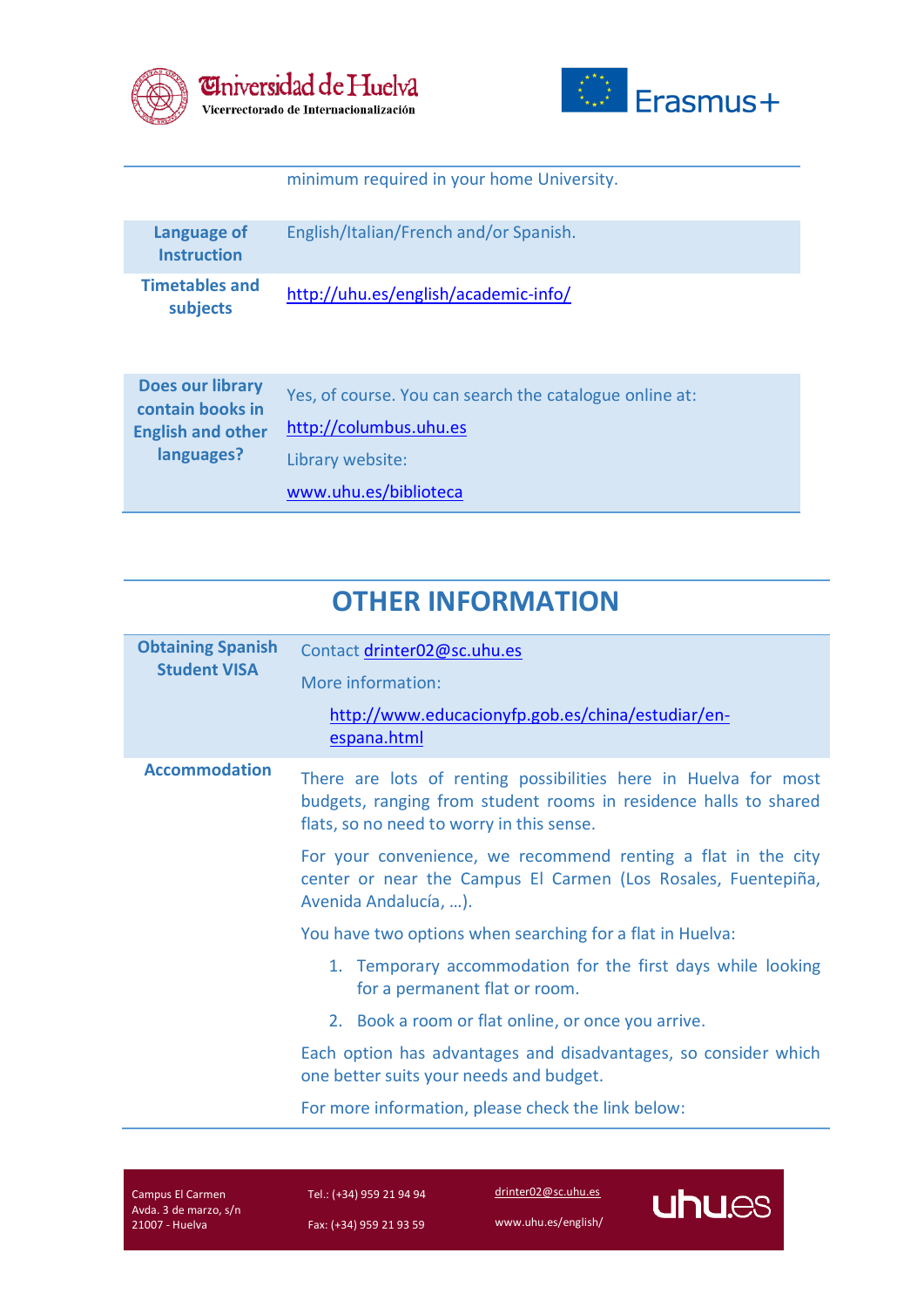



|                                                                               | http://www.uhu.es/english/docs/prearrival/Accommodation.pdf                                                                                                                                                                                                                                                                         |
|-------------------------------------------------------------------------------|-------------------------------------------------------------------------------------------------------------------------------------------------------------------------------------------------------------------------------------------------------------------------------------------------------------------------------------|
| What is the<br>average cost of<br>accommodation<br>per month?                 | Usually between 200€ - 250€ per student per month in shared flat<br>with own bedroom (bills included).                                                                                                                                                                                                                              |
| What is the<br>approximate cost<br>of living per month<br>for students?       | 420€ - 480€ (possibly less) should cover all expenses: rent, bills,<br>food, transport,                                                                                                                                                                                                                                             |
| <b>Healthcare</b>                                                             | Students should have the European Health Card or a private<br>insurance (without one of these, you will not be allowed to register).<br>More information:                                                                                                                                                                           |
|                                                                               | http://www.uhu.es/english/docs/prearrival/visainsurance.pdf                                                                                                                                                                                                                                                                         |
| <b>Are there</b><br>catering/restaurant<br>facilities available<br>on campus? | Yes. There is the University Canteen + 4 Cafeterias.<br>Menu - ½ menu: 4,50€<br>Full menu: 5,50€                                                                                                                                                                                                                                    |
| <b>Nearest airports</b>                                                       | Seville and Malaga (Spain)<br>Faro (Portugal)<br>For more information, please check:<br><b>Seville Airport</b><br>http://aena.mobi/m/en/sevilla-airport/sevilla.html<br><b>Malaga Airport</b><br>http://aena.mobi/m/en/malaga-airport/malaga-costa-del-sol.html<br><b>Faro Airport:</b><br>https://www.aeroportofaro.pt/en/fao/home |
| <b>Sport facilities</b>                                                       | <b>Check Sports Service website:</b><br>http://www.uhu.es/deporte/                                                                                                                                                                                                                                                                  |
| <b>Tourist information</b>                                                    | There are two tourist information offices:<br>Address: Calle Jesús Nazareno, 21 (Huelva)<br>1.<br>2. Address: Calle Fernando el Católico, 14 (Huelva)                                                                                                                                                                               |

Campus El Carmen Avda. 3 de marzo, s/n 21007 - Huelva

Tel.: (+34) 959 21 94 94 Fax: (+34) 959 21 93 59